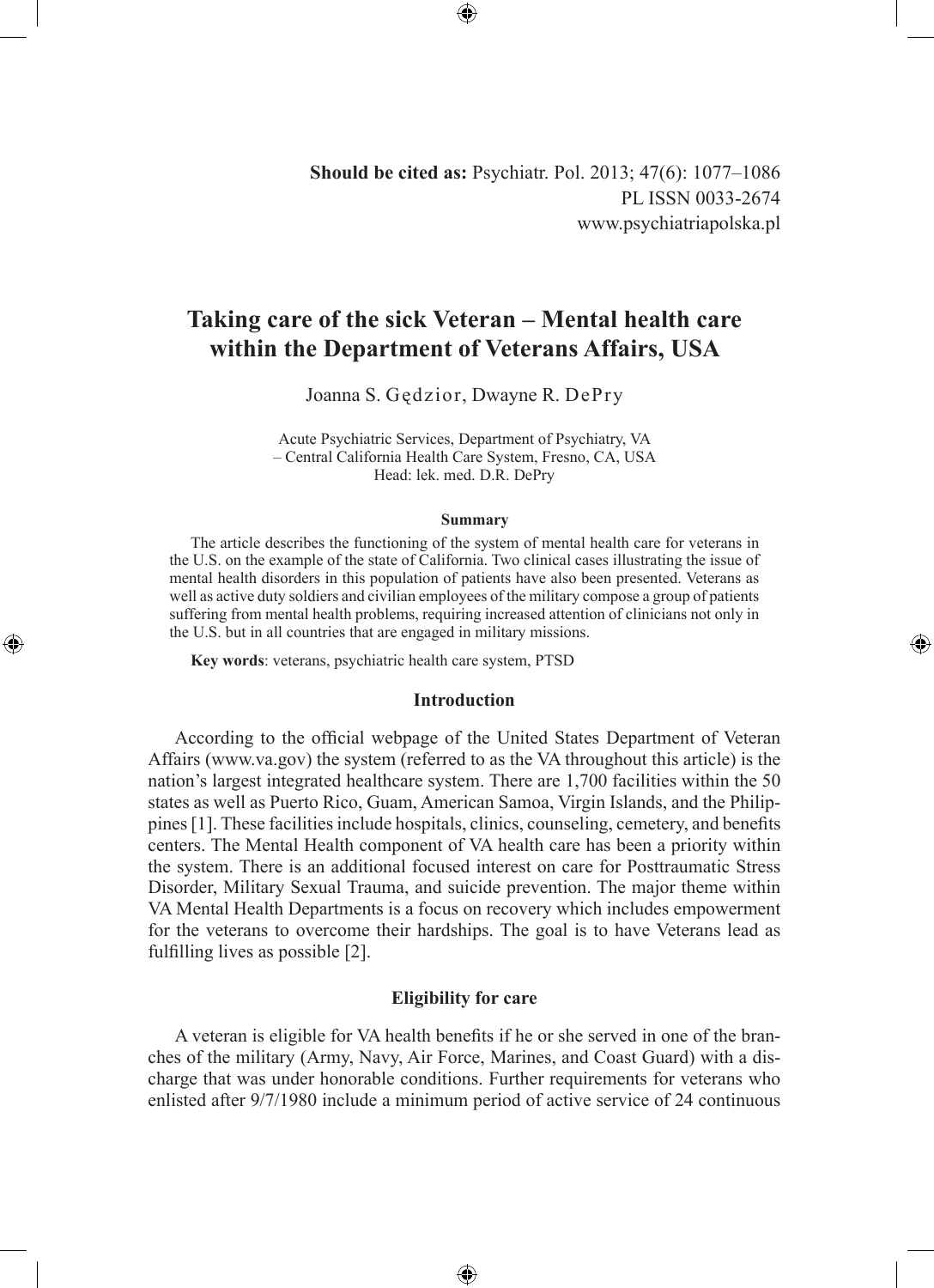months. Veterans who qualify for service connection, disability payments for medical conditions sustained while during service, are eligible for tax free monthly payments depending on the level of their disability. This support is provided by the Veteran Benefits Administration, which is a separate operating entity from the Healthcare Administration. Obtaining service connection is a process that often takes months to years to complete. The process includes extensive medical, surgical, and, if necessary, psychiatric evaluations. Veterans who are fully disabled, i.e. 100% service connected, are eligible for several health care benefits in excess of those available to other vets, such as free medications, free transportation, complete payments for care at long term facilities, etc.

# **The VA Central California Health Care System**

The VA Central California Health Care System (VA CCHCS) is located within the San Joaquin Valley with its main facility in Fresno, California. The hospital has an active emergency room, inpatient medicine and surgical service with an intensive care unit, as well as a 12 bed inpatient psychiatric unit. The department of mental health is made up of over 70 staff. They provide a variety of services to Veterans in the Central Valley. Sections of the department include the Acute Psychiatric Services, Substance Use Disorder program, Outpatient Mental Health, Peer Support Services, and Neuro-Psychology services.

The Acute Psychiatric Services is made up of Inpatient, Emergency, and Psychiatric Consultation and Liaison care. There is a 12 bed inpatient unit within the main hospital. The Average Daily census is 7-8 patients with an average length of stay between 4-5 days. The average number of admissions per month is 50. The emergency department has an average of 80 mental health patients per month that require assessment. Most of the patients present during the day time hours, but there is 24 hour coverage. Consultation liaison services are available to patients admitted to medicine and surgery. These consults are seen within 24 hours of requests, often within much less time. There are typically 20 consults per month.

◈

The Substance Use Disorder Program provides care every weekday for veterans who require assistance with addictions. There are daily groups with services for dual diagnoses as well as addiction without co-occurring mental illness. There is a buprenorphine clinic as well. They provide consultation support and have open access to care. A veteran who is seeking treatment can start immediately in the assessment group that runs Monday through Friday. For those who are not willing to maintain sobriety but are interested in seeking education and options for starting treatment, they are encouraged to attend the Stepping Stones Group. The goal of this group is to encourage transition into a more structured abstinence based program. This group meets twice per week and there is no contractual commitment.

The Mental Health clinic is the largest component of the department. It has services to include Primary Care Integrative Health, Routine Outpatient Mental Health at the main facility as well as satellite clinics, Tele-mental Health, Intensive Case Management, Posttraumatic Stress Disorder Clinical Treatment Team, and Suicide Prevention.

⊕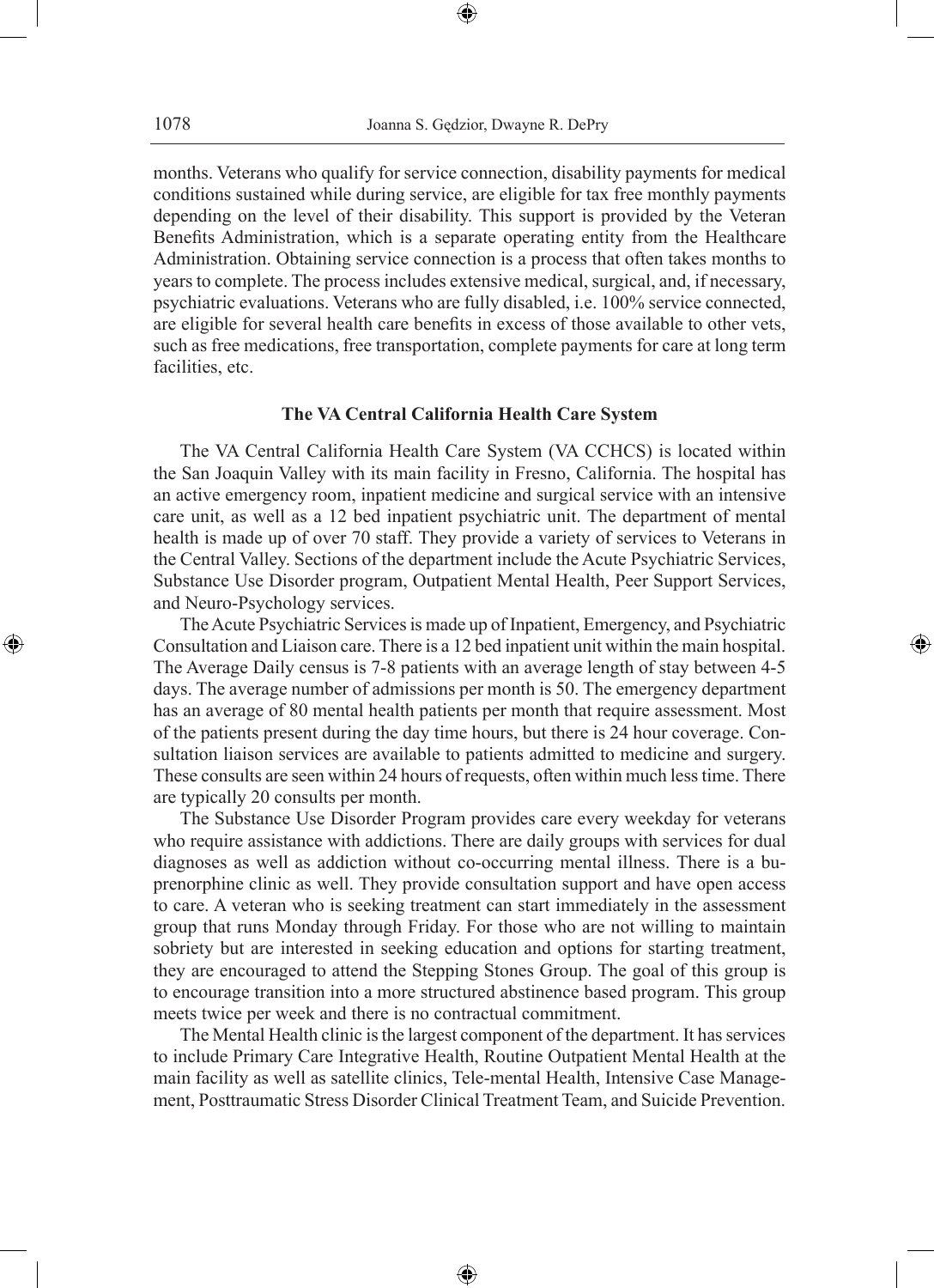There are also Clozaril and Decanoate clinics for psychotic patients who require closer monitoring and administration of special medications.

⊕

Primary Care Integrative Health is a team of mental health providers embedded within the primary care clinic. The group is made up of a psychiatrist, a psychologist, a nurse and two social workers. These staff are available to take direct referrals on a walk in basis from the primary providers. This eliminates the referral process and delay's with accessing mental health care. These patients typically have lower acuity concerns such as uncomplicated anxiety or depression. If symptoms are severe they are managed till they can be transitioned to the mental health clinic.

 Some patients cannot come to the Fresno facility regularly because they live too far away. The VA Central California Healthcare System developed satellite clinics to provide routine outpatient care. These facilities are referred to as Community Based Outreach Clinics (CBOC). The clinics are located approximately 60-100 miles away from the main hospital. The Merced clinic is located in the North, Tulare clinic is in the South, and there is a newly built Oakhurst clinic in the Sierra Mountains near Yosemite National Park. Patients can elect to see mental health staff in these clinics or the psychiatrist via Telemedicine with the Tele-mental health program.

Patients with the most severe and chronic illnesses benefit from the efforts of the Mental Health Intensive Case Management program (MHICM). This is a team comprised of a nurse practitioner and two social workers. Patients eligible for this program have a history of at least three admissions or at least 30 total days of inpatient care within a twelve month period. They must be diagnosed with a chronic psychotic or bipolar illness. They are seen at their residences, taken to stores to purchase food, and driven to appointments. When in crisis and unstable they are brought to the facility for emergent care and assessment for possible admission.

◈

The Posttraumatic Stress Disorder Clinical Team is relatively new within the department. This was created in a response to the increasing need for this type of treatment within the Veteran population. The team is made up of four psychologists and one psychiatrist. They provide individual and group treatments for veterans who cope with trauma from serving in combat. There are separate groups for the various types of combat veterans. For example, the Vietnam Veterans will have a different group compared to the Iraq and Afghanistan War Veterans.

Suicide awareness and prevention is a top priority within the VA Healthcare System. There is a specific team at all facilities to assist in monitoring suicide attempts, track high risks patients, and provide outreach for those in crisis. There are two Social Workers who provide this care at the Fresno VA. They will monitor a caseload of patients who have been determined to be at risk of attempting suicide. Peer support services are a new addition to the VA Healthcare system. The peer support program is driven by a recovery model of care. Peer support technicians are veterans and patients themselves who interact with patients on an equal level in order to encourage them engage in care for their illnesses. Neuro-psychology provides testing to help with diagnostic clarification, the predominant population served by this section is the elderly with testing for dementia.

⊕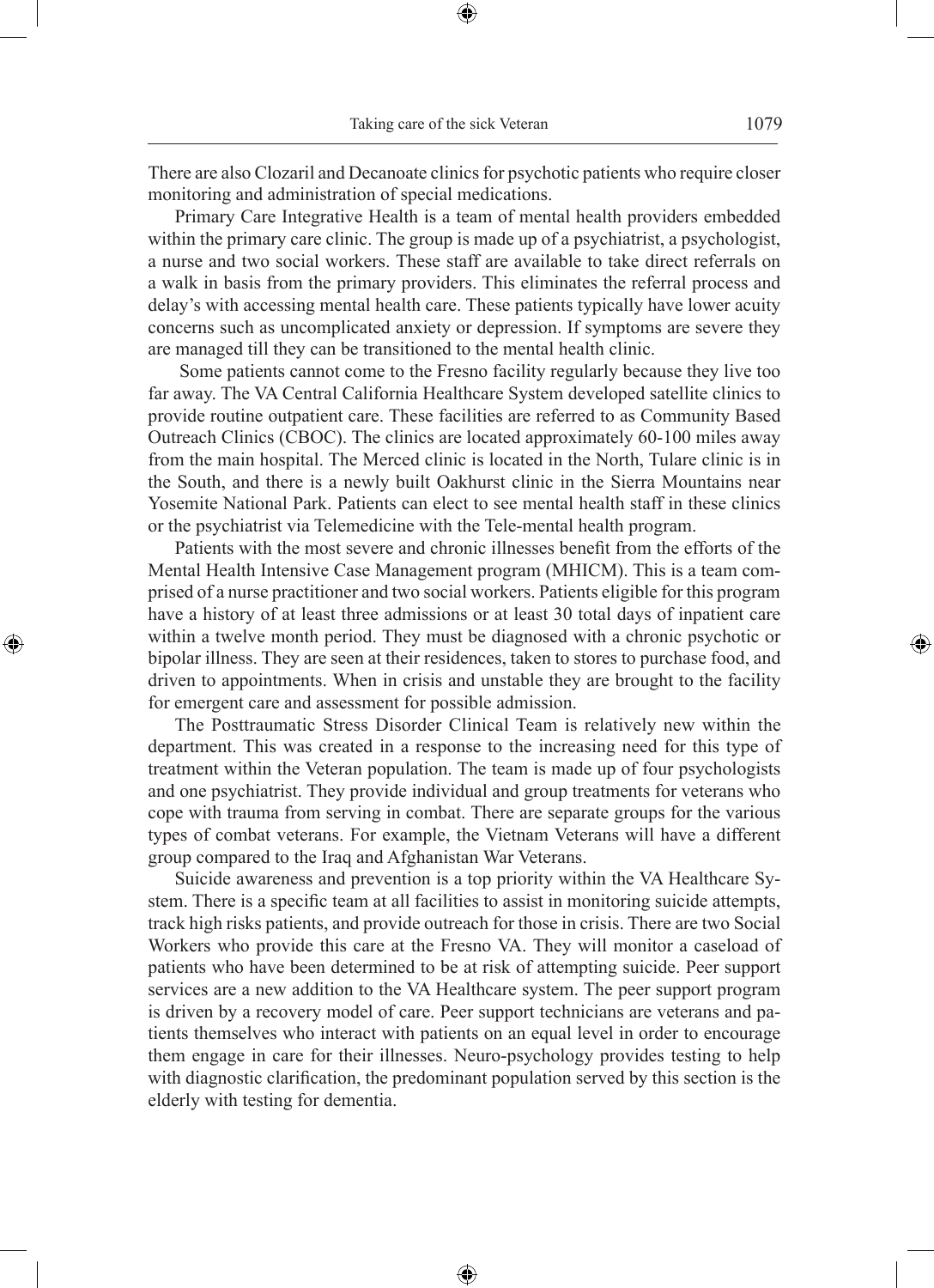## **CPRS**

⊕

The VA invested \$4 Billion in health information technology in 1997. They developed the Computerized Patient Record System (CPRS). It is the Department of Veteran Affairs means of storing vast amounts of patient data, records, documents, imaging, laboratory results, etc. all within one integrative system. The system contains records of approximately 8.3 million patients. It provides an ease of viewing of patient records chronologically in time at any given facility, but also allows access to all the VA facilities that the patient has received care. This population is often a mobile one. It is of tremendous benefit to the provider to have full unrestricted access to past present and future care from any facility with any veteran. With the integration and development health information technology the VA saved \$7 billion from 1997 to 2007. The implementation of CPRS resulted in the elimination of duplicated tests and reduction in medical errors which accounted for 86% of the savings [3].

#### **State of California involuntary confinement laws**

California state law governs involuntary psychiatric admissions. Compared to other states (such as New York, for example, where two physicians can confine a patient to involuntary psychiatric treatment for up to 2 months without any court hearings). Psychiatrists in California may place a patient on what is called 5150 hold for up to 72 hours, and then extend the hold by filing a 5250 document for another 14 days [4]. The basis the must be substantiated to hold someone against their will include a danger to self, a danger to others, or grave disability. Grave disability is defined as an inability to seek food, clothing, or shelter due to a mental illness. When a patient is placed on 5250 hold, he or she has a right to a court hearing on the inpatient mental unit. The psychiatrist presents the case to a court officer, and then the patient is questioned in the presence of his or her patient rights advocate. If the court officer does not agree with the psychiatrist's rationale, then the patient is free to leave the hospital that same day. The patient is often discharged Against Medical Advice (AMA). A further hold, 5270, may extend the stay for an additional 30 days of involuntary care, this however is the extent of involuntary stays at the Fresno VA. Of note, patients may remain on the unit for treatment on a voluntary status without time limitations in the eyes of the law. After a 5250 or 5270 hold is supported for reasons of grave disability, the psychiatrist may then file a petition for guardianship with the patients county or residence. A subsequent formal court hearing in the County Superior Court determines whether to grant or decline the petition for conservatorship. If accepted, the patient is then sent to a long term locked care facility for continued psychiatric treatment. Following the de-institutionalization process, which in the US started in the early 1970s, there has been a drastic diminution of beds available in state hospitals which used to care for the most severely ill psychiatric patients [5].

◈

## **Acute Services – Inpatient Psychiatric Care**

The inpatient psychiatric unit cares for a variety of patients with chronic persistent mental illness, most commonly diagnosed with schizophrenia and schizoaffective

⊕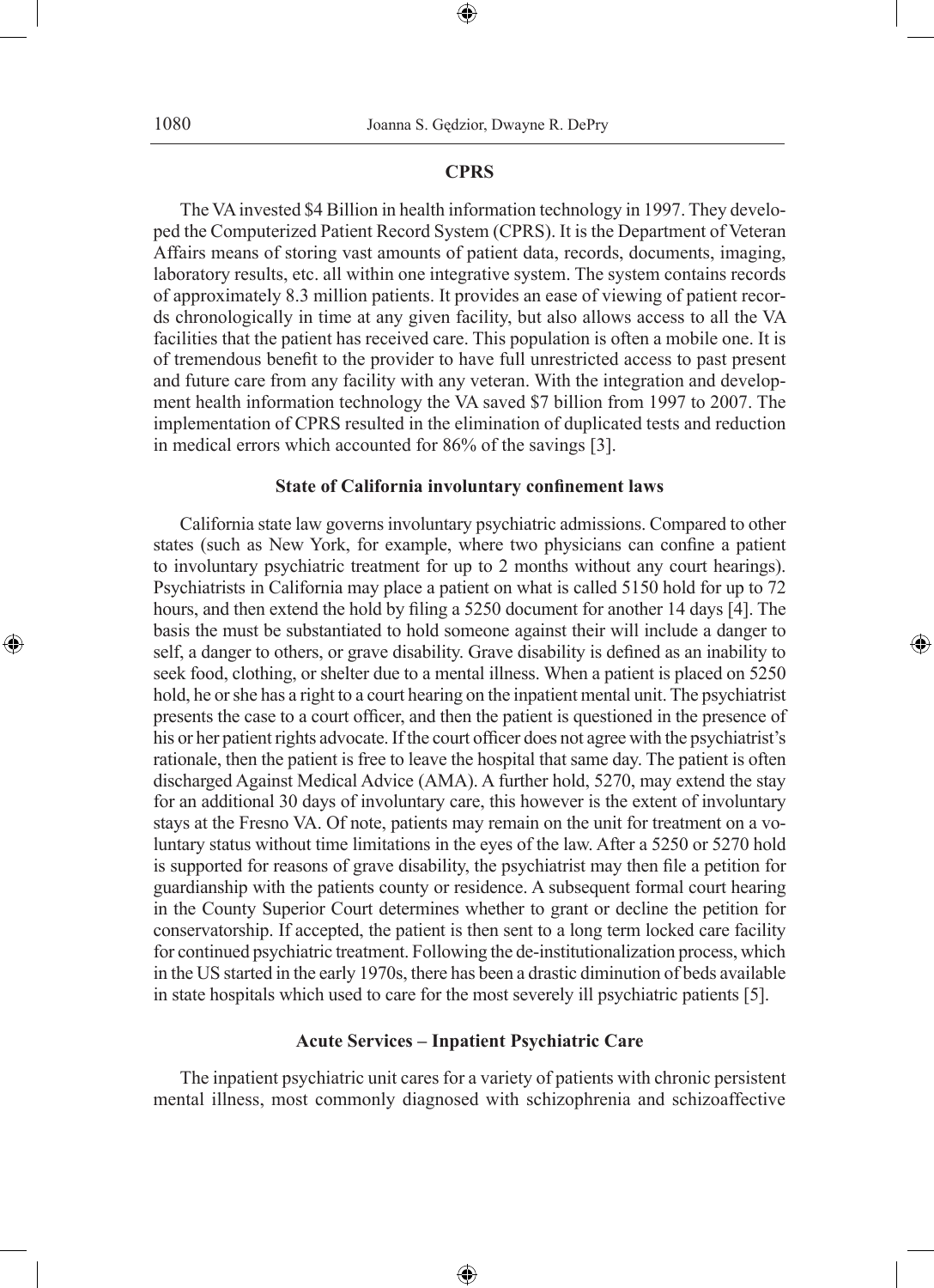disorder. These patients have high rates of readmissions stemming from such psycho -social problems as poor medication compliance, poor housing situations, continued symptoms, and poor overall social supports. A large percentage of patients at any given time also suffer from co-morbid addictions, most common in the central valley being methamphetamine, alcohol, and cannabis. There is less use of cocaine, PCP, and other hallucinogens. Newer mind altering substances such as bath salts, which are not yet detected on our routine urine drug screens, are responsible for an unknown percentage of admissions.

When treating veterans one has to be vigilant for undiagnosed Post Traumatic Stress Disorder, and the co-morbid affective and anxiety disorders that are common to any general population. There is a significant amount of major depression, anxiety disorders, panic disorder, etc. Women veterans as well as younger age group veterans (under 30) are beginning to constitute a large percentage of patients at all VA's across the country [6,7]. This coincides with Iraq and Afghanistan conflict era service members returning home. In addition to all the above mentioned conditions, the younger veterans often struggle with unemployment, marital/family discord, homelessness and legal problems. Several VA programs seek to offer assistance to this at risk veteran group to ease their process of reintegration to the civilian society. Amongst these are the department of social work, homeless services, veterans justice outreach, and compensated work therapy.

## **Vignettes**

◈

To help illustrate how the system operates with specific patients we provide two clinical vignettes below. These are not based on any specific patient, however they contain components from our work with patients as a whole.

# **CASE 1**

Patient A is a 56 year old male veteran 50 % service connected for psychosis not otherwise specified, with history of schizophrenia, paranoid type complicated by alcohol and methamphetamine use disorders. He has a history of chronic homelessness and legal problems (Driving Under Influence [of alcohol]). He has been followed by the Mental Health Intensive Case Management team (MHICM). He was brought in to the Emergency Room by the police overnight because of agitation and walking into traffic. On initial evaluation in the ER he was agitated with disorganized thought process and overt paranoia. He was disheveled with poor hygiene. He told the provider that the aliens are infiltrating Yosemite National Park via microwave beams projected from Half Dome. He insisted that this has caused the water in the park waterfalls to become radioactive and poisonous. Prior to admission he has made several phone calls to the Park Rangers alerting them of this alleged danger. He threatened to harm the Park Service because they were not heeding his warnings. A review of the CPRS records revealed that patient A has a long history of multiple presentations and subsequent psychiatric admissions to several of the west coast VA's including Los Angeles, San

⊕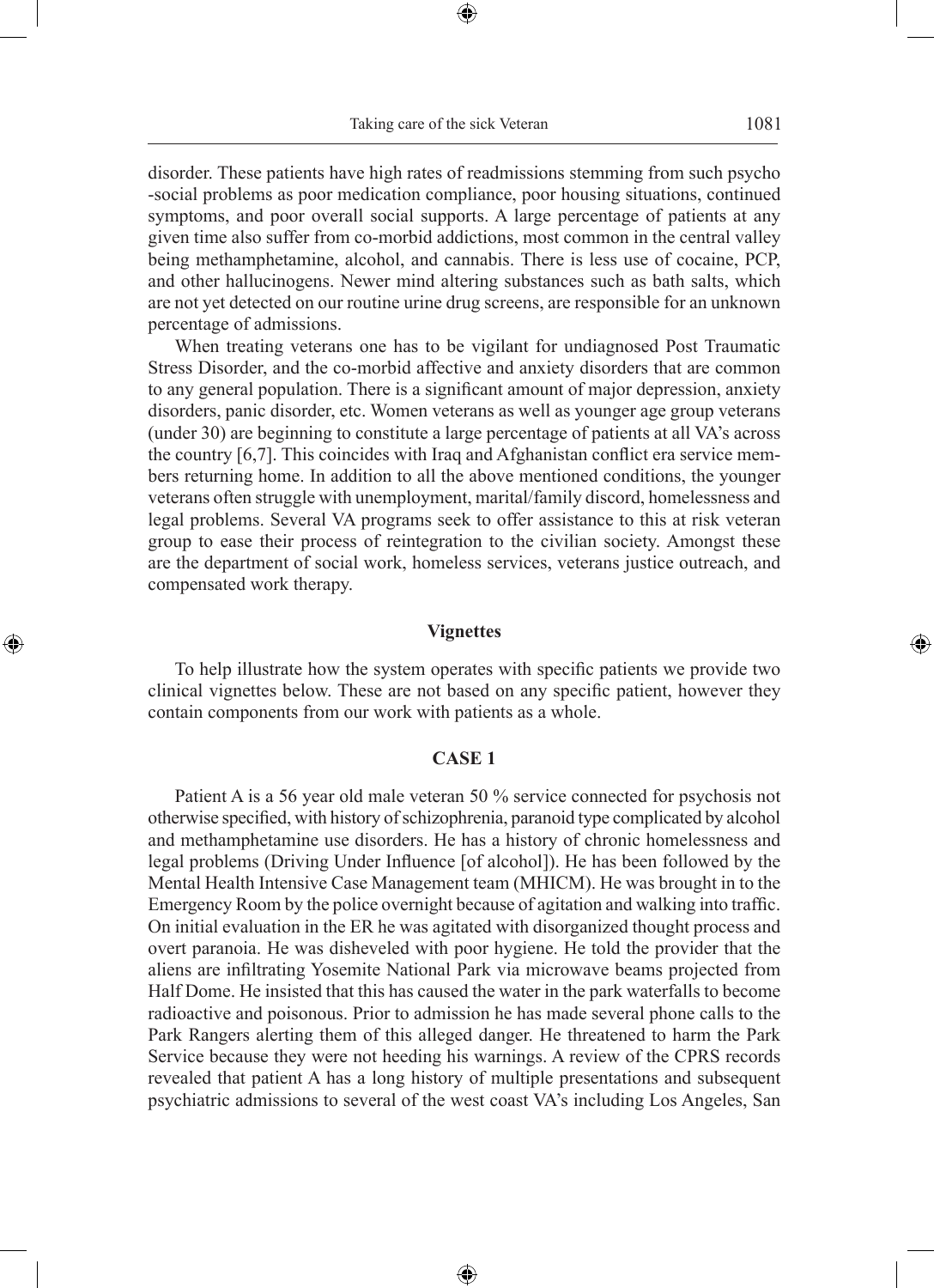Diego, New Mexico, Santa Fe, Phoenix, and Las Vegas. Three weeks prior to current episode patient received an injection of the long acting antipsychotic Invega-Sustenna at the Phoenix VA and he did not keep his follow up appointment.

⊕

The patient was medically cleared by the Emergency Room physician, with normal basic labs and physical examination. The urine toxicology screen was negative and urine alcohol level was 127 mg/dl. The patient was admitted on a 5150 hold for Danger to Others and Grave Disability. He was detoxified from alcohol following the CIWA protocol with thiamine, folic acid, and multivitamin supplementation. He received his regularly scheduled medications for hypertension, dyslipidemia and gout. He received the next injection of Invega-Sustenna. Emergency PRN medications were ordered during his inpatient stay however the patient did not necessitate any. He remained calm on the unit, was cooperative with medications and treatment. He was able to establish some minimal rapport with the treatment team. He however did continue to endorse a deeply held delusional system about the aliens and the poisoned waterfalls. Working in collaboration with the MHICM a decision was reached to recommend patient A to the Fresno County Public Guardian's Office for continuation of care in a locked facility under a conservatorship. A court appointed officer upheld the 5250 hold. A petition for conservatorship was submitted and a Fresno County Judge ordered the conservatorship. Patient was then sent to a long term facility for further stabilization and care once placement could be found.

# **CASE 2**

◈

24 year old male, former Marine, who has a history of four years of honorable service with two eight month deployments to Afghanistan presented to the emergency department for help with alcohol use. He noted that prior to serving in the military he did not drink much but after his first deployment he began to drink regularly. He did this to cope with recurrent thoughts about what he had seen while serving as an infantryman. He had been providing convoy security for supplies for most of his first tour. His convoys would be attacked by insurgents, on many occasions he was in fire fights. He saw friends get killed from improvised explosive devices (IED). His fellow Marines coped with these events by drinking when they returned home, he thought it was normal. There was no impairment in his ability to function at that time and he was re-deployed for a second tour six months later. He was again engaged in security operations and foot patrols. At times he would be fired upon and engaged in combat operations. He saw several fellow Marines die. After his return home he elected to leave the Marine Corps. He had fulfilled his four year obligation. Upon arriving at home his family noticed a significant difference in his behavior. He drank more, was angry, argumentative, and at times would lash out verbally with family. He attempted to find jobs but would only last a few weeks before being released for arguing or fighting with his superiors. He had a family history of alcoholism and they encouraged him to present for further care.

Upon presentation to the Emergency room he was medically screened with a physical exam, lab work to include CBC, Chemistries, liver function studies, urinalysis,

⊕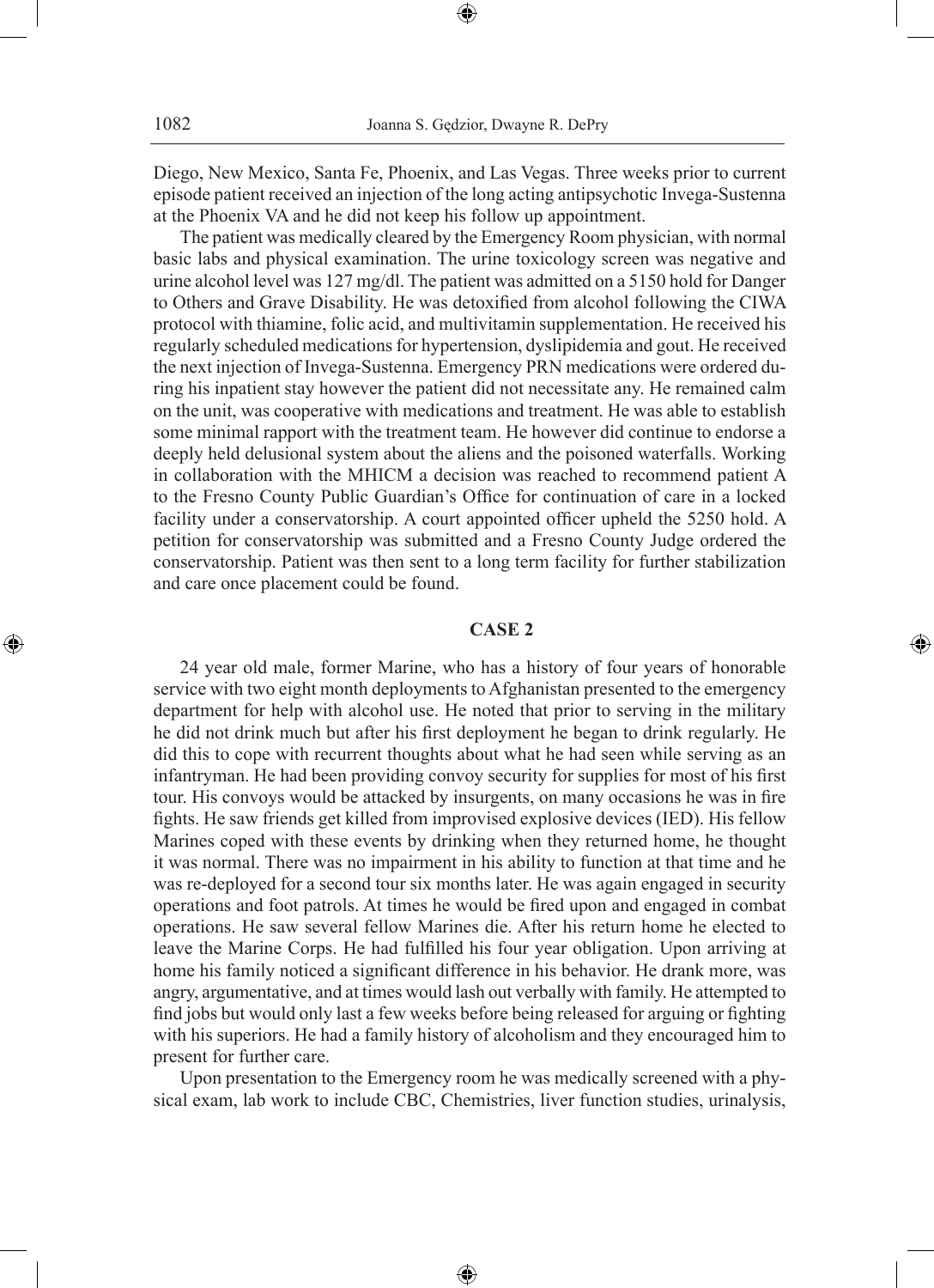serum alcohol level and a urine drug screen. His serum alcohol level was 134 mg/dl. He stated his last drink was the night before. He admitted to drinking alcohol daily since his return home from serving in the military. When he tried to stop he noted withdrawal symptoms of anxiety, sweats, aches, tremors, and nausea. He explained that he turned to alcohol to cope with the traumatic events that he witnessed while deployed to Afghanistan. He witnessed multiple traumatic events but the hardest was watching one his friend's burn to death after an IED blast. His friends vehicle caught on fire and he could not escape. He has recurrent thoughts of this event with nightmares that wake him at night. "The only thing that helps me sleep is alcohol." Certain burning smells will cause him to re-experience the event. "It's like I am right back there again". He has felt depressed at times but denied any prominent sustained neurovegetative symptoms, with the exception of impaired sleep. He denied any manic or psychotic symptoms. He denied any previous history of psychiatric evaluations or care. When asked about his post deployment screenings that check for psychological trauma (form DD 2796, including detailed questions e.g. regarding military service history, locations of operation, history of receiving medical help during deployment, symptoms during last month, traumas, major life stressors in the past month, exposure to dangerous substances, as well as use of alcohol) [8,9], he stated he did complete them truthfully, ...I just wanted to get processed through and go home." He agreed to admission for help with his alcohol use and to start further assessment and treatment of his anxiety/stressor related symptoms.

The patient was admitted and monitored for alcohol withdrawal. He required only a few doses of Ativan with CIWA-Ar assessments every four hours over three days. He was assessed further for mood symptoms the subsequent days when there was no alcohol in his system. He continued to endorse nightmares, flashbacks, hypervigilence, and periods where he would feel startled with loud noises. He was started on Sertraline 50mg per day as well as Prazosin 2mg at bed time. He participated in the ward activities and over time he was more comfortable and engaged with others. During his stay Prazosin was loaded to 5mg at bed time with an improvement in sleep and a decrease in nightmares. Zoloft was increased to 100mg per day without any notable side effects. He met with the addiction program staff and agreed to follow up daily in their program for assistance with his alcohol use. A referral was made to the Posttraumatic Stress Disorder Clinical Team with a plan that he would be screened and enrolled in their program once stable in his recovery process from alcohol use. He was then discharged to the addiction program for daily care and set up with a follow up outpatient psychiatrist appointment two days after discharge.

◈

# **Concluding Remarks**

Caring for the nation's veterans is a rewarding and challenging vocation in many respects. The veterans with mental health problems present a unique population of patients that need a varied and inter-disciplinary treatment plan approach. The VA provides a network of inpatient, outpatient and ancillary services to enable these men and women to maintain access to treatment and focus on long term recovery.

⊕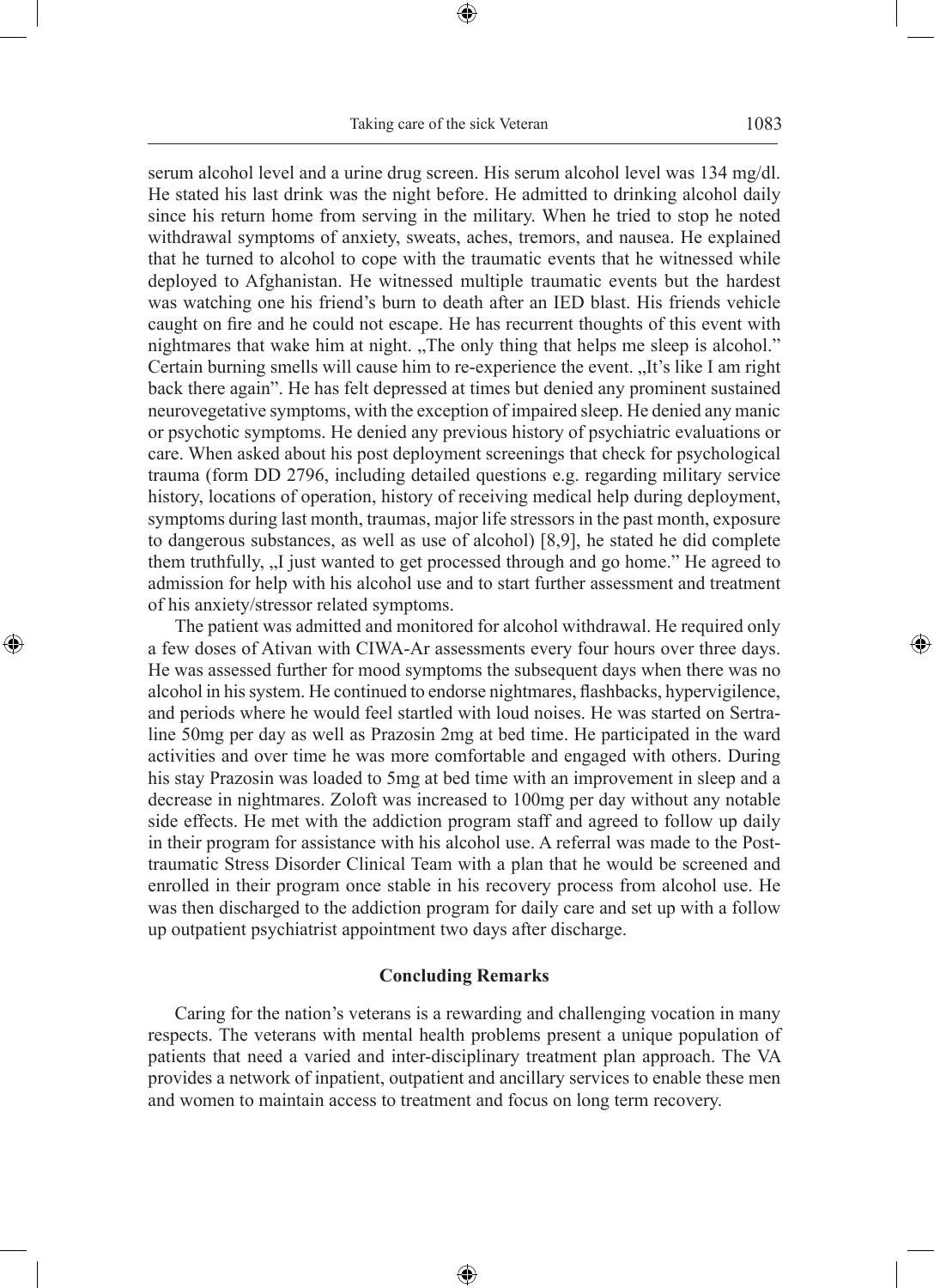В артикуле представлен способ функционирования системы психиатрической опеки службы здравоохранения для ветеранов США, на примере штата Калифорнии. Представлены также два описания клинических наблюдений, иллюстрируя проблемы нарушений психического здоровья этой популяции пациентов. Ветераны, также как и солдаты действующей армии и цивильные сотрудники военных частей, составляют группу пациентов, борющихся с нарушениями психического здоровья. Эта группа ветеранов требует все возрастающим вниманием клиницистов, не только в США, но и во всех странах, которые пребывают на различных военно-стабилизацийных. миссиях.

**Ключевые слова**: верераны, сиитема оздоровительной психиатрической опеки, посттравматический синдром

#### **Behandlung des kranken Soldaten – System der psychiatrischen Gesundheitsbetreuung im Kriegsveteranenministerium der Vereinigten Staaten (Department of Veterans Affairs, USA)**

#### **Zusammenfassung**

Im Artikel wurde die Funktionsweise des Systems der psychiatrischen Gesundheitsbetreuung für die USA – Veteranen auf dem Beispiel des Landes Kalifornien beschrieben. Es wurden auch zwei klinische Fälle beschrieben, die die Problematik der Störungen der psychischen Gesundheit unter dieser Population von Patienten veranschaulichen. Die Veteranen, auch die aktiven Soldaten und die zivilen Mitarbeiter der Armee bilden eine Gruppe der Patienten, die unter psychischen Störungen leiden. Diese Gruppe erfordert die Aufmerksamkeit der klinischen Ärzte nicht nur in den USA, sondern in allen Ländern, die sich in militärische Missionen/Friedensmissionen engagiert haben.

**Schlüsselwörter**: Veteranen, System der psychiatrischen Gesundheitsbetreuung, PTSD

### **Les services de santé adressés aux vétérans – le système des soins psychiatriques de Department of Veterans Affairs des Etats-Unis**

◈

#### **Résumé**

L'article présente le fonctionnement du système des soins médicaux adressés aux vétérans à Californie, aux Etats-Unis en décrivant comme illustration deux cas cliniques. Les vétérans ainsi que les soldats de l'armée active et les employeurs civils de l'armée constituent le groupe de patients souffrant des troubles mentaux et exigeant l'attention des cliniciens non seulement en Etats-Unis mais aussi dans tous les pays qui s'engagent dans les missions militaires.

**Mots-clés** : vétéran, systèmes des soins psychiatriques, PTSD

# **References**

- 1. *National Center for Veterans Analysis and Statistics*; http://www.va.gov/vetdata/ [20.06.2013]
- 2. *Veterans Affairs History*; http://www.va.gov/about\_va/vahistory.asp [20.06.2013]
- 3. Byrne CM, Mercincavage LM, Pan EC, Vincent AG, Johnston DS, Middleton B. *The value from investments in health information technology at the U.S. Department of Veterans Affairs*. Health Affairs 2010; 29(4): 629–638.
- 4. http://www.dmh.ca.gov/News/Publications/Forms/docs/MH302.pdf [dostęp: 20.06.2013]
- 5. *Learning from history: deinstitutionalization of people with mental illness as precursor to long -term care reform*; http://www.nami.org/Template.cfm?Section=About\_the\_Issue&Template=/ *ContentManagement/ContentDisplay*.cfm&ContentID=137545 [20.06.2013]
- 6. *Returning home from Iraq and Afghanistan: Assessment of readjustment needs of veteran, service members, and their families*; http://www.iom.edu/~/media/Files/Report%20Files/2013/ Returning-Home-Iraq-Afghanistan/Returning-Home-Iraq-Afghanistan-RB.pdf [21.06.2013]

♠